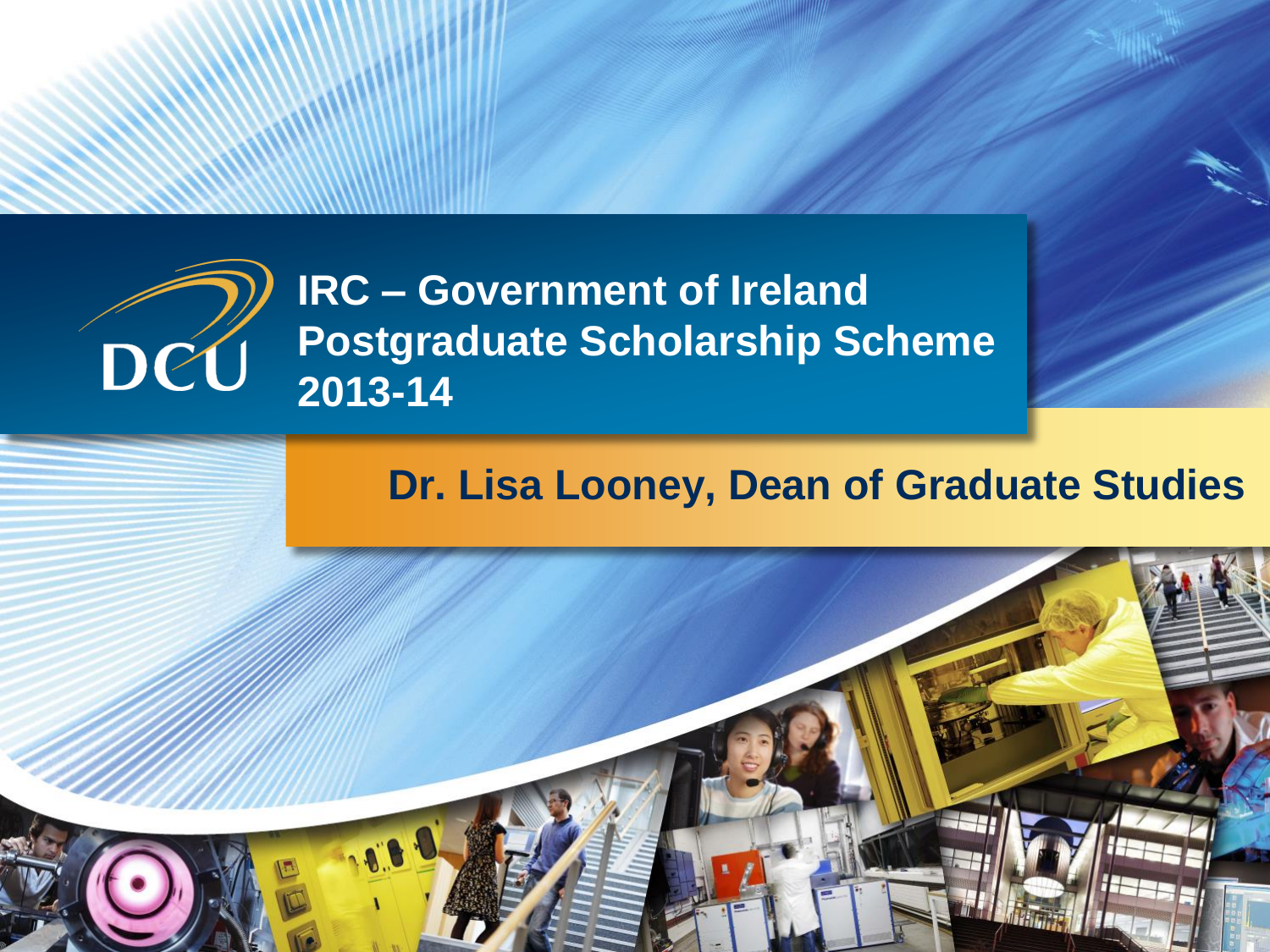#### **Govt of Ireland PG Scholarship Scheme**

#### AWARD DETAILS:

■ One start date October 1<sup>st</sup> 2013

#### **Each year:**



 Will cover up to **4 years** if PhD student 'on a structured programme'

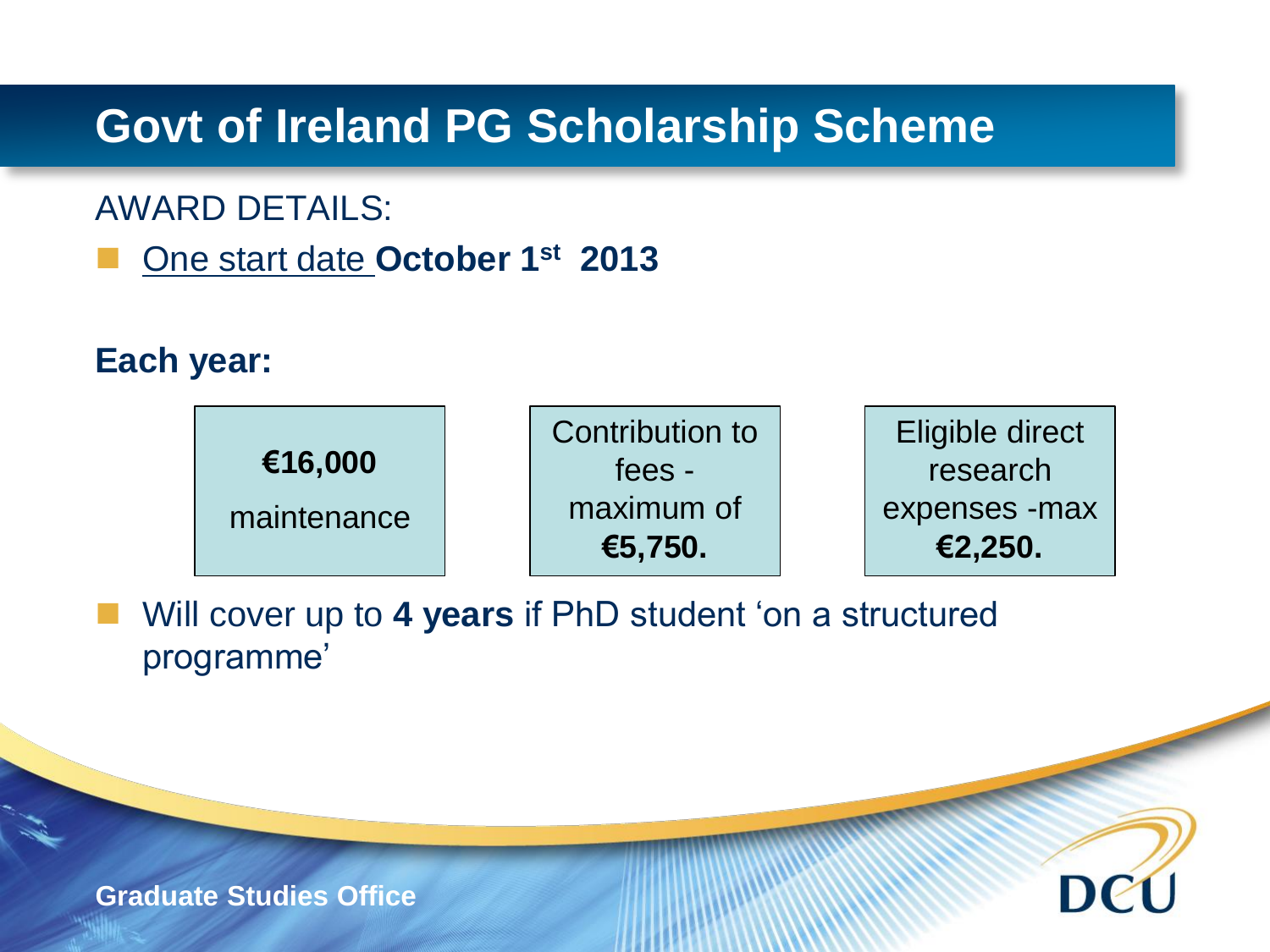#### **Govt of Ireland PG Scholarship Scheme**

#### ELIGIBILITY:

- All disciplines, and all nationalities ?? note the eligibility of non-EU applicants in the PG Guide for Applicants
- 1<sup>st</sup> class or upper 2<sup>nd</sup> class hons primary degree or equivalent
- New entrant to research programme or:
	- Self-funded for duration of postgraduate research degree to date
	- In receipt of HEI scholarship for duration of postgraduate degree to date
- Not currently or previously in receipt of IRCSET /IRCHSS award (unless will graduate with research masters before start date of doctoral degree)

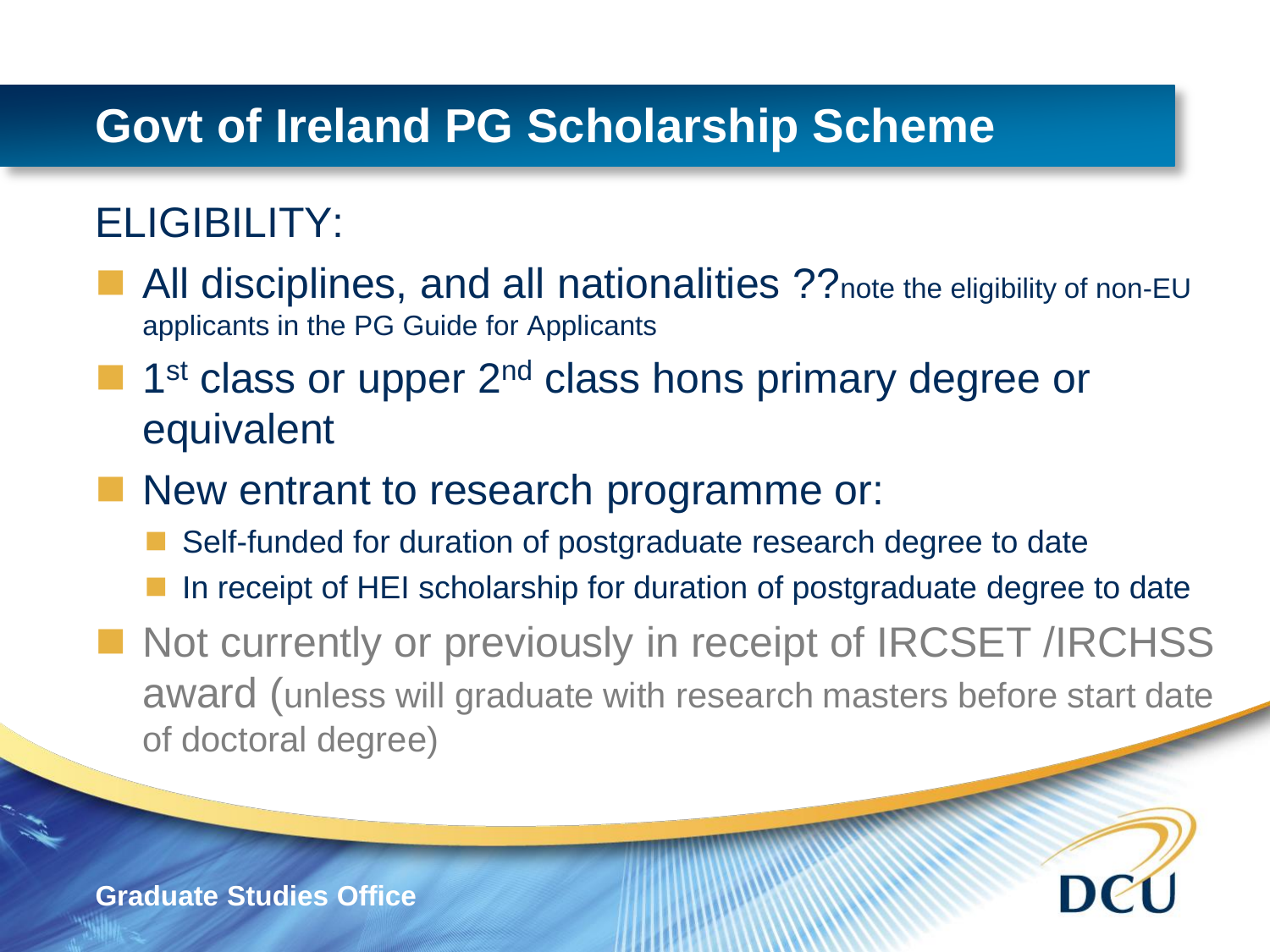### **What can I apply for ?**

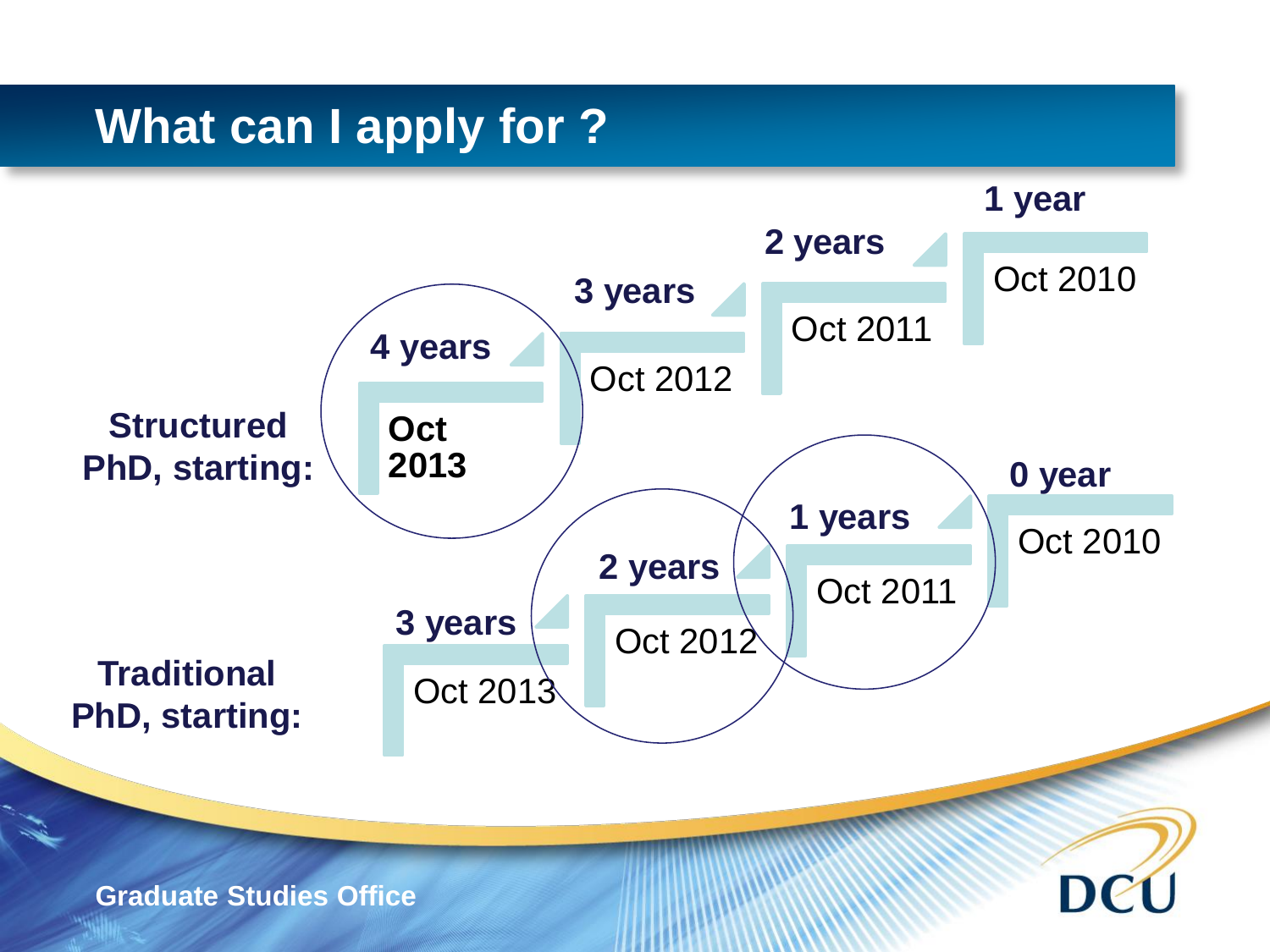Where a scholar is on a structured degree programme :

"the Dean of Graduate Studies is to confirm the scholar's programme includes **the development of discipline-specific knowledge, research skills and generic/transferable skills** in line with the national definition and **meets institutional requirements for a structured programme**"

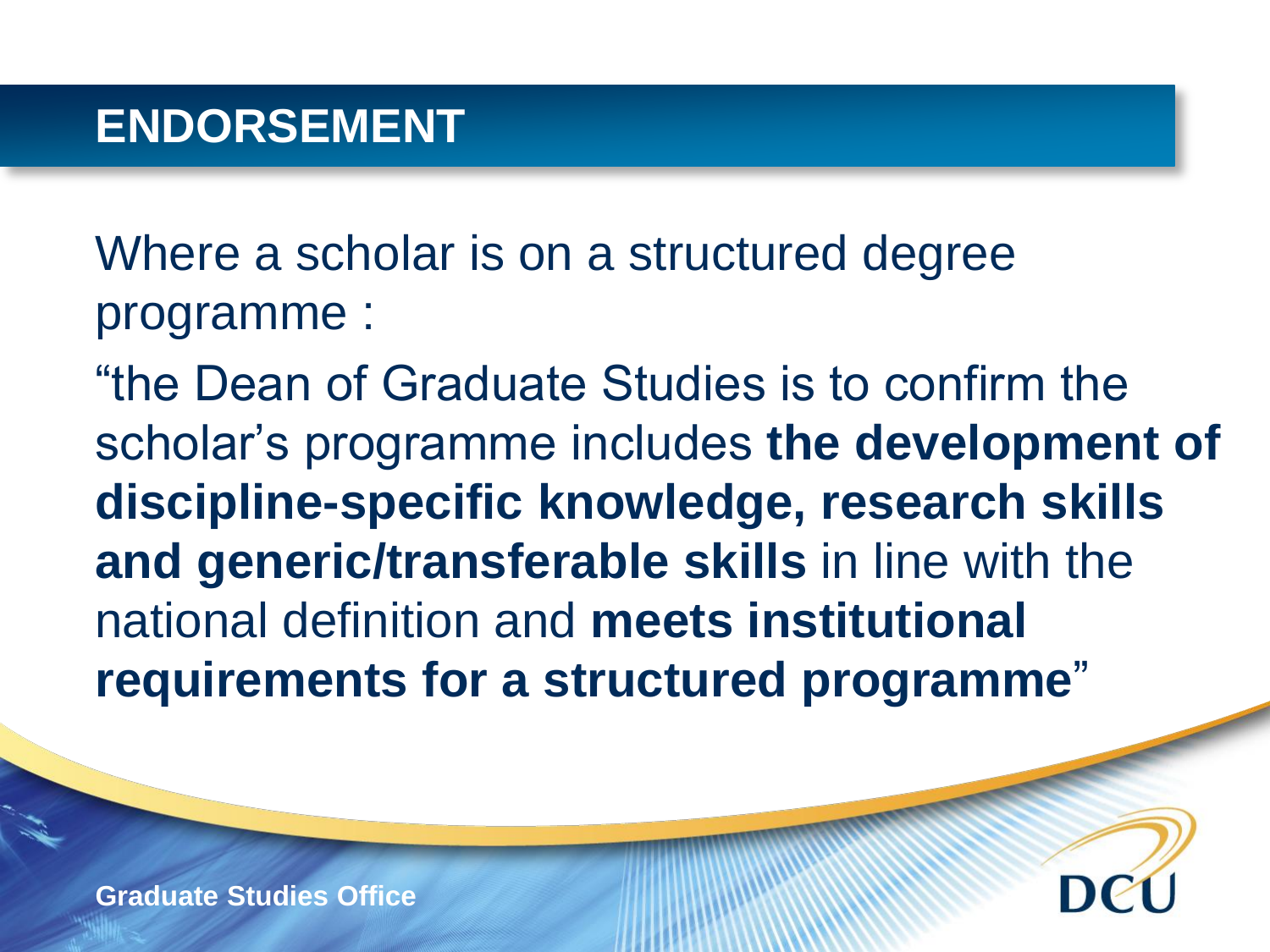### **What can I apply for ?**

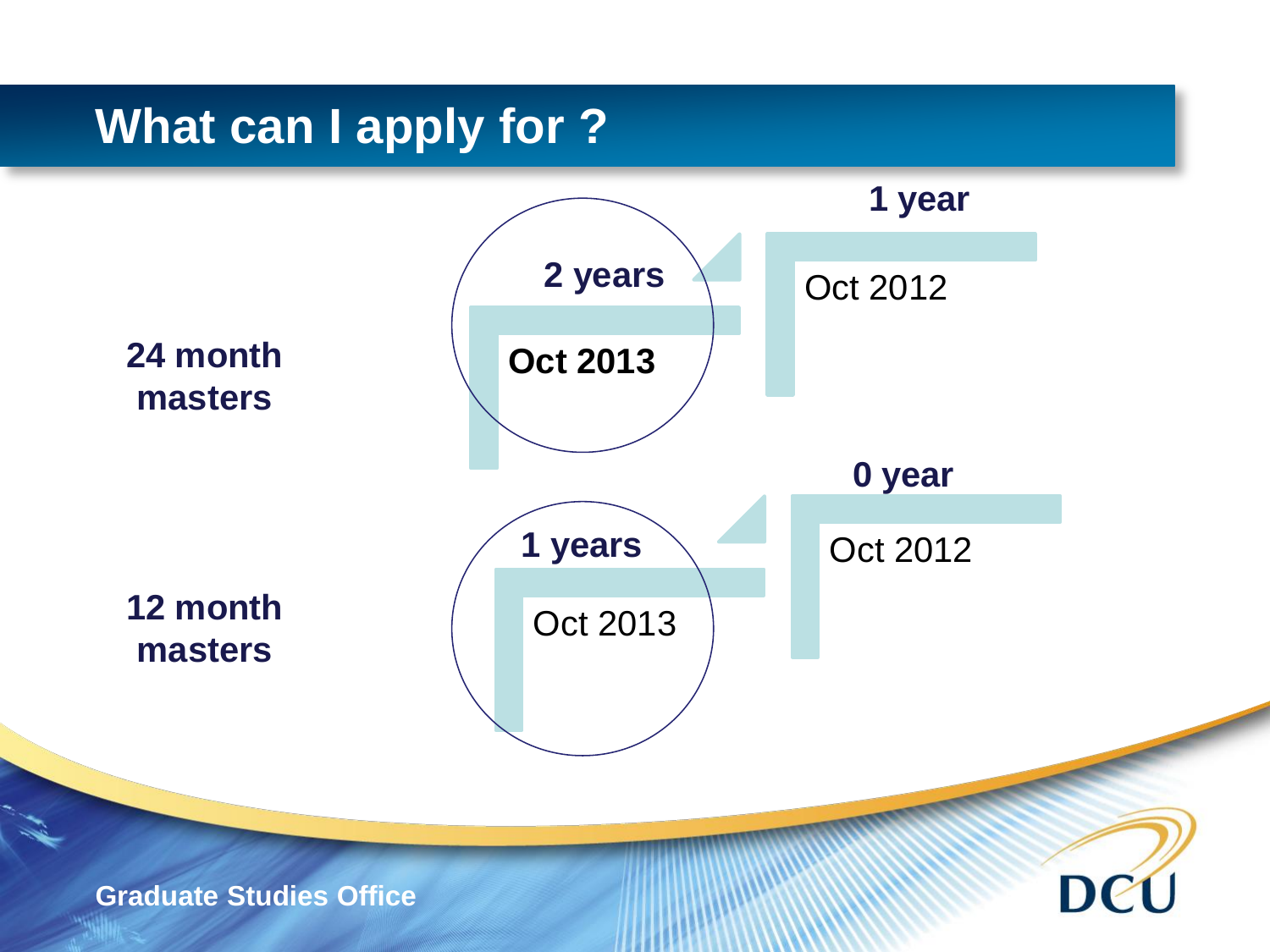### ■ Govt of Ireland PG Scholarship Scheme **Andrew Grene Scholarship in Conflict Resolution Enterprise Partnership Scheme**

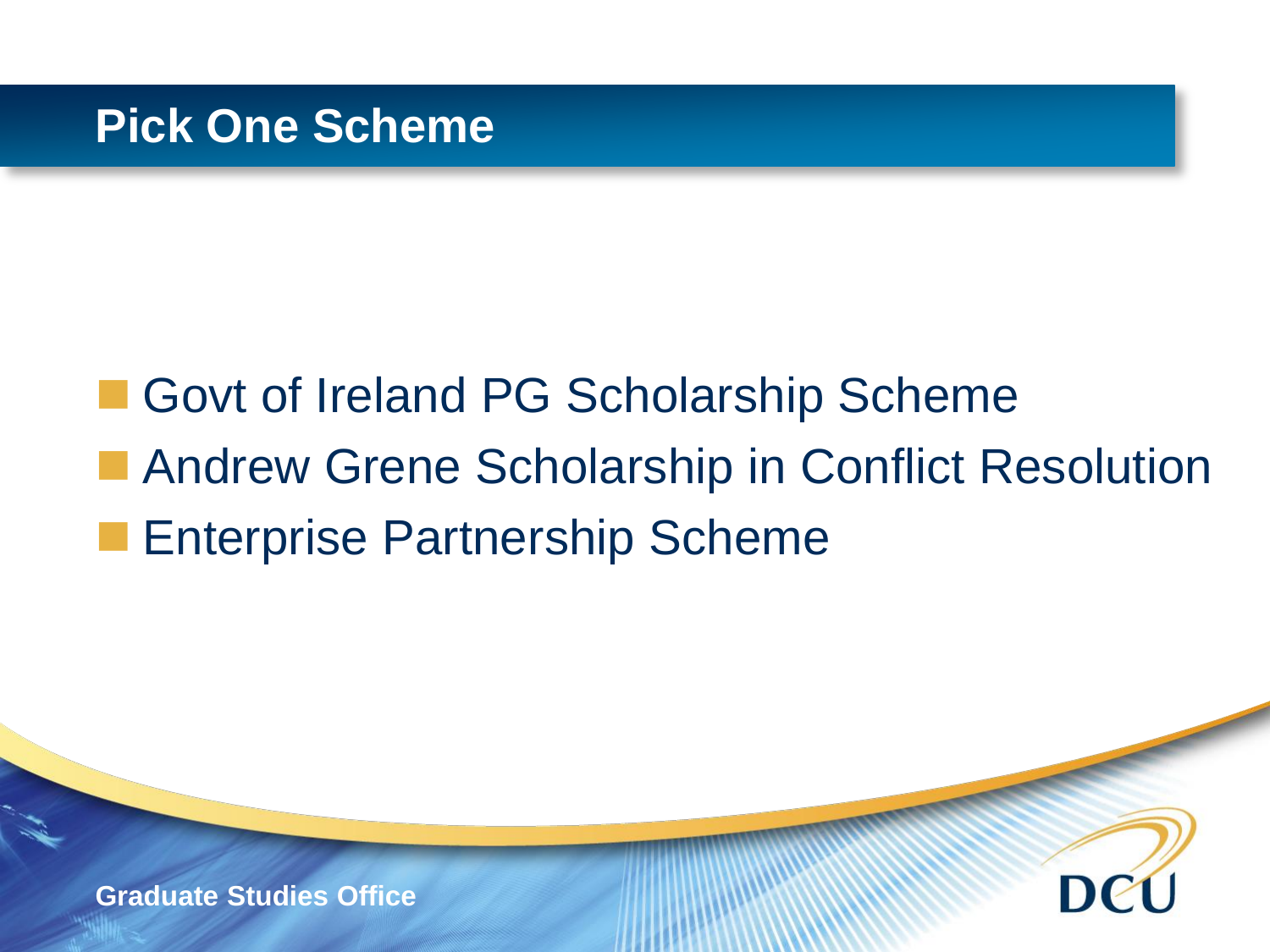**Andrew Grene Scholarship in Conflict Resolution 2013**

Partnership between IRC and Conflict Resolution Unit of the Department of Foreign Affairs and **Trade** 

Funding awarded to projects in 2013 undertaking research with an emphasis on: Women, Peace and Security; Mediation; Conflict prevention

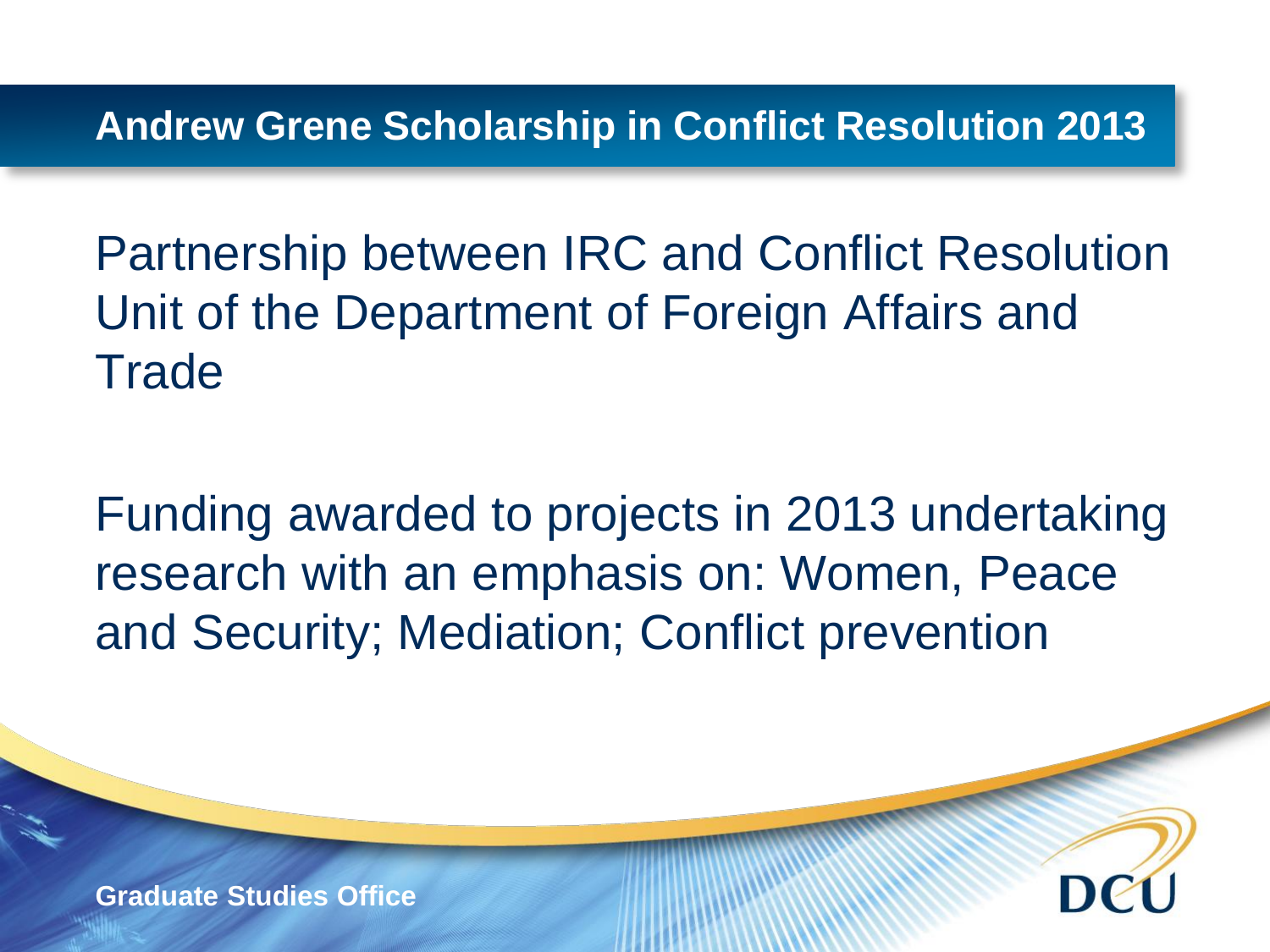#### **Enterprise Partnership Scheme**

- Start date of Oct 2013 for this call
- Will be one further call later in year (start date Jan 1 2014)
- IP Agreement to be in place before award starts
- Contribution from Enterprise Partner constitutes one third of total value of scholarship
- The enterprise partner will nominate an Enterprise Mentor to work with scholar and his/her academic supervisor and contact to be maintained throughout duration of scholarship
- Where feasible, a placement for EPS scholar at enterprise partner facilities to be agreed with IRC and academic supervisor before scholarship commences

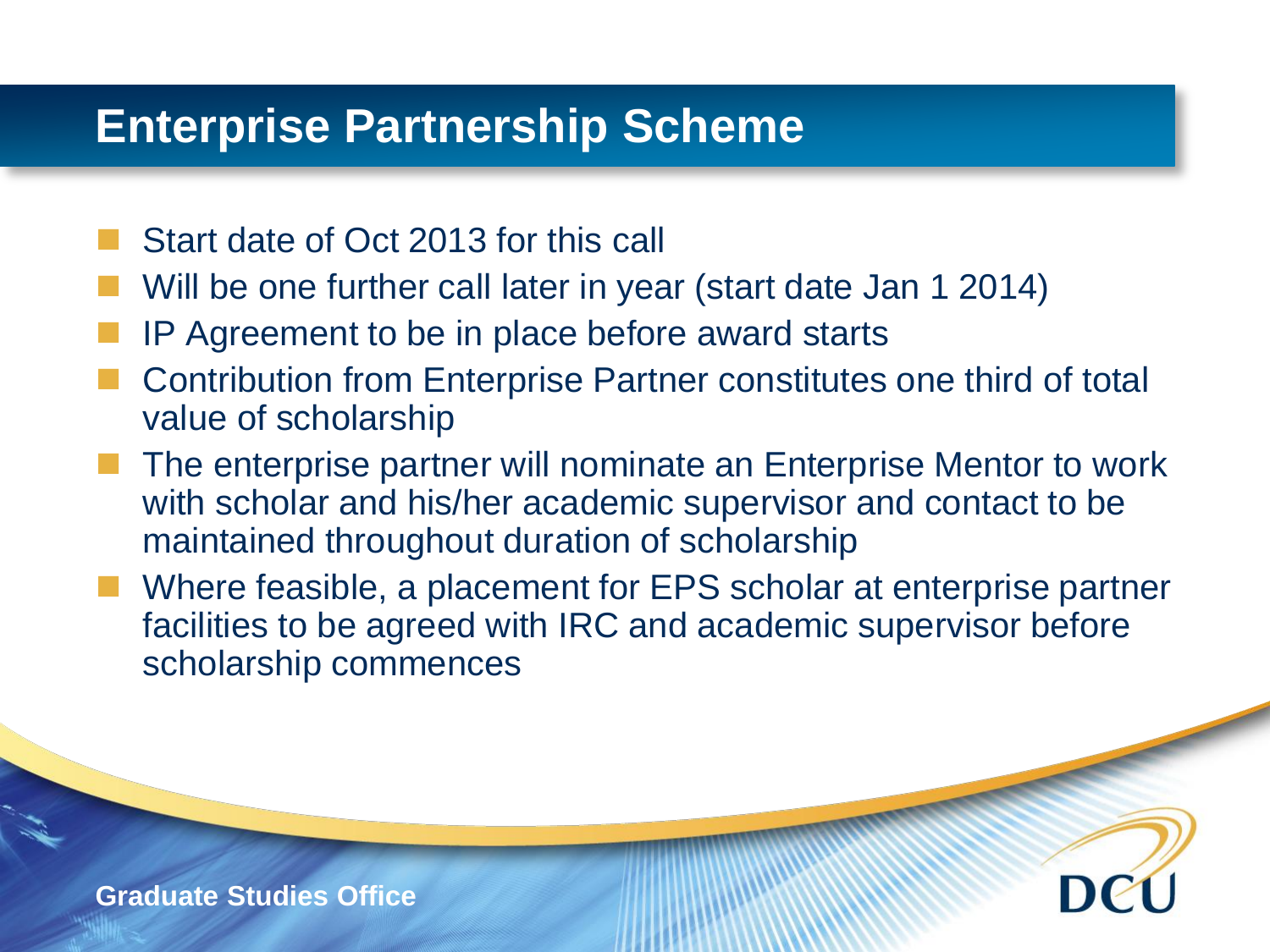#### **EVALUATION**

- **1. PROJECT**: Quality of the research project (40%)
- 2. Training and Career Development Aspects of proposal (10%)
- 3. APPLICANT: Capability of the applicant (30%)
- 4. ENVIRONMENT (20%)

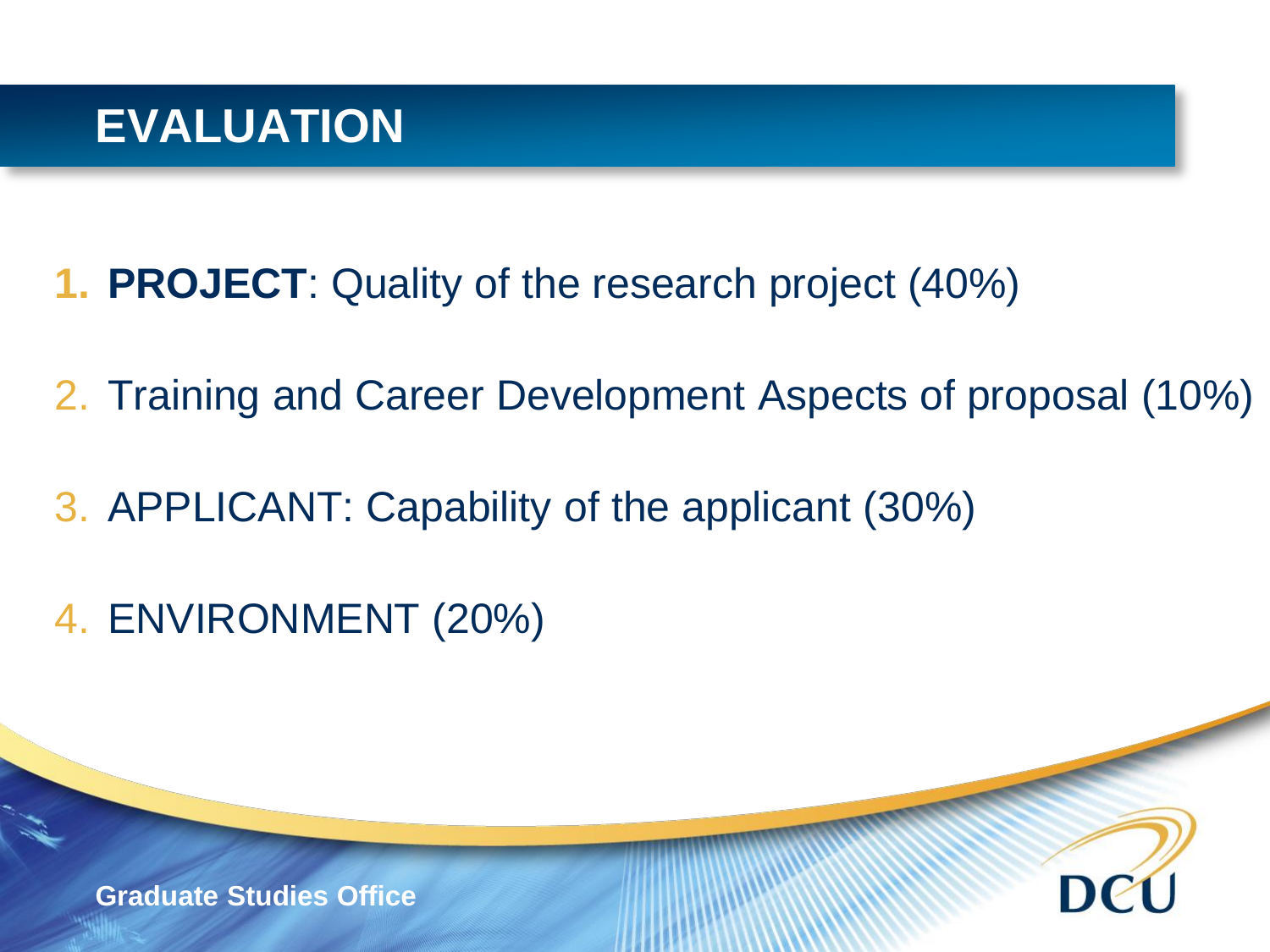#### **The place of the training plan**

#### **Under 'Proposed Research' (50%)**

#### **Will also feed into 'Environment 20%**

400 words on Reasons for Choosing Supervisor & Institution 600 words on Training & Development

**Personal Statement (helps with 30%)** 7 questions (incl, why do a research degree?) & 500 words

Sample training needs analysis tools available

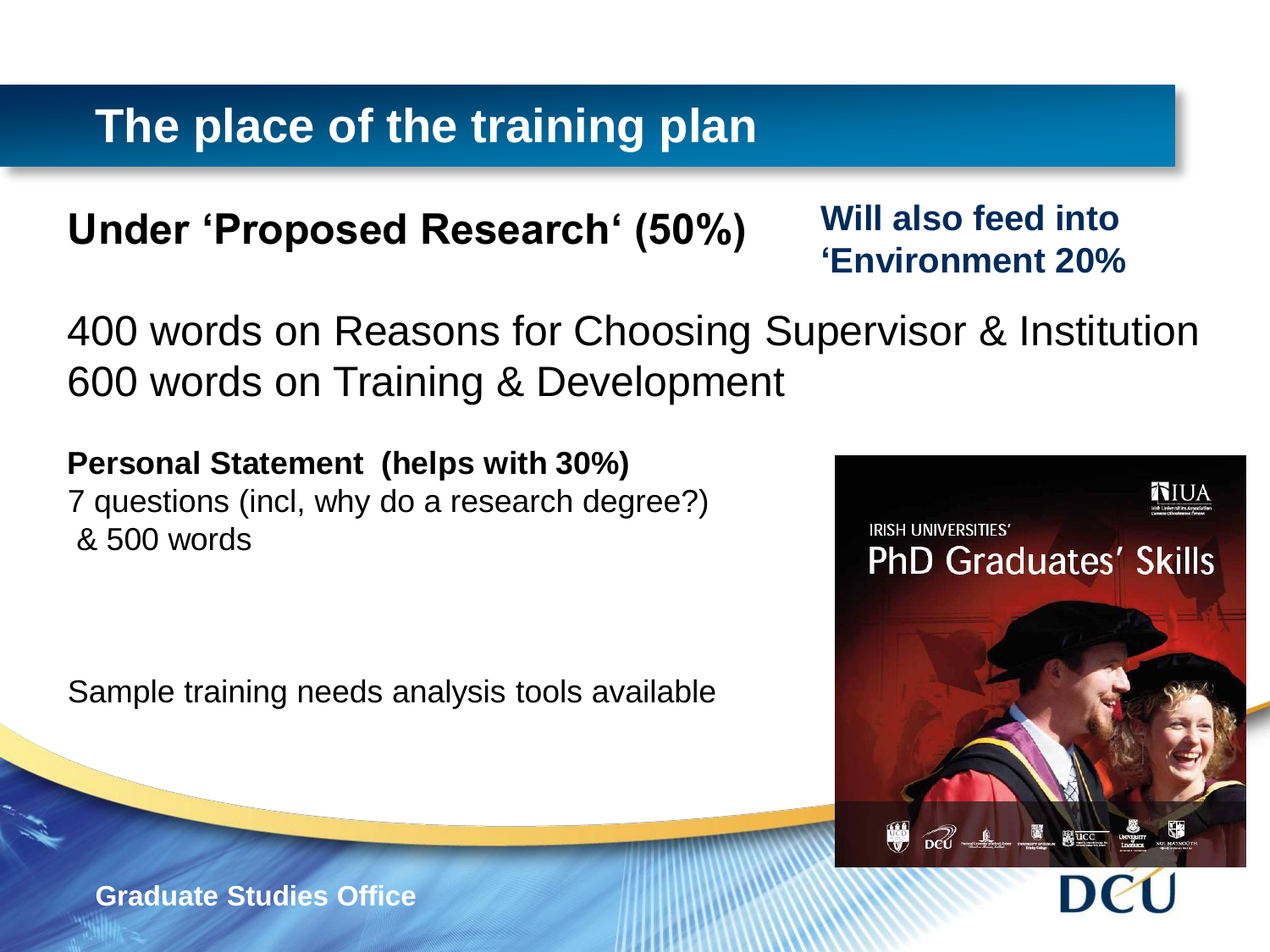**Have to also address:**

# **Ethics Gender**

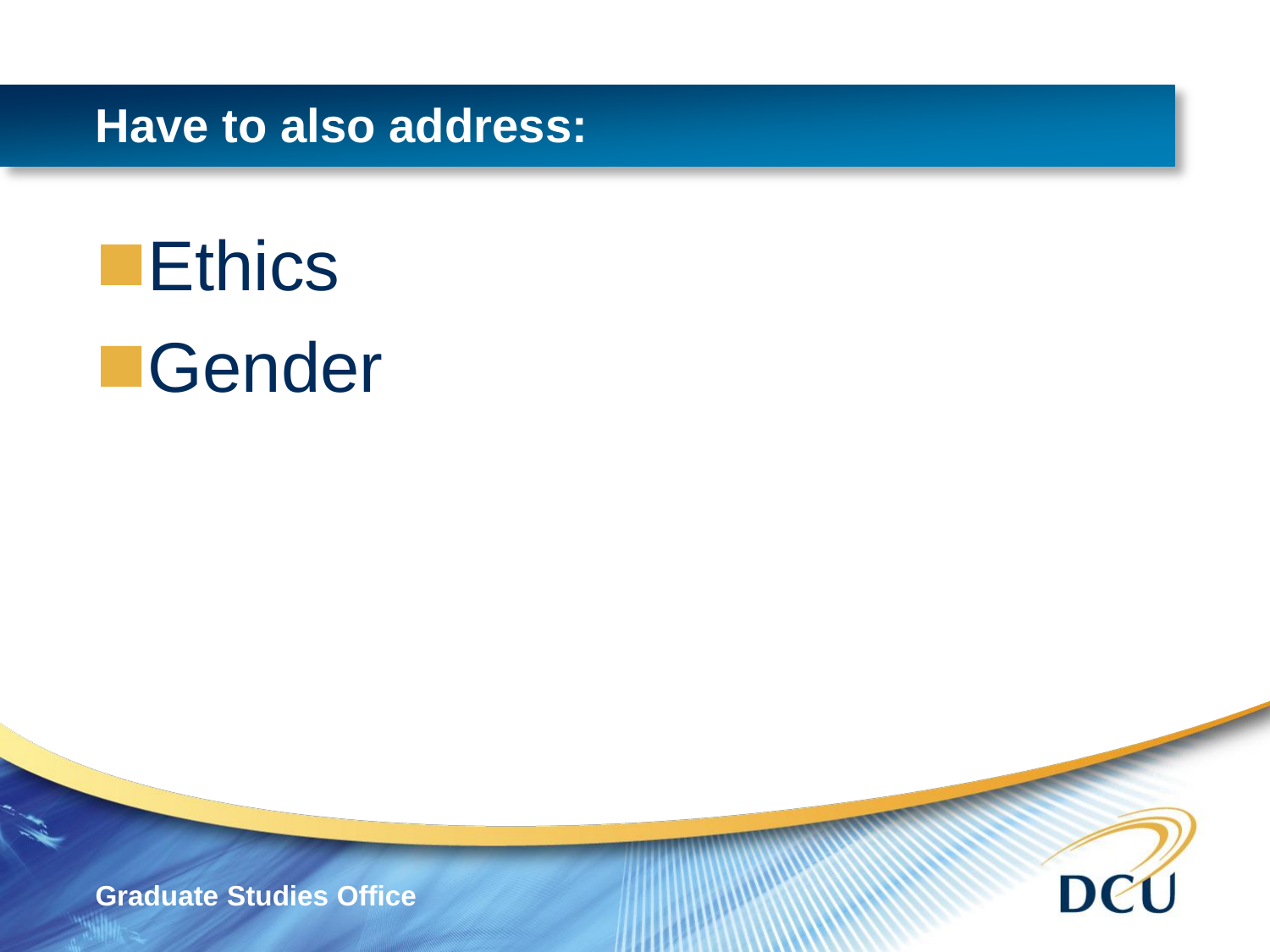

## **Lap tops & software up front (in 1st year** for PhD)

- Publishing costs  $-\epsilon$  200 approx. for printing theses
- GTEs outside DCU not free usually budget for them

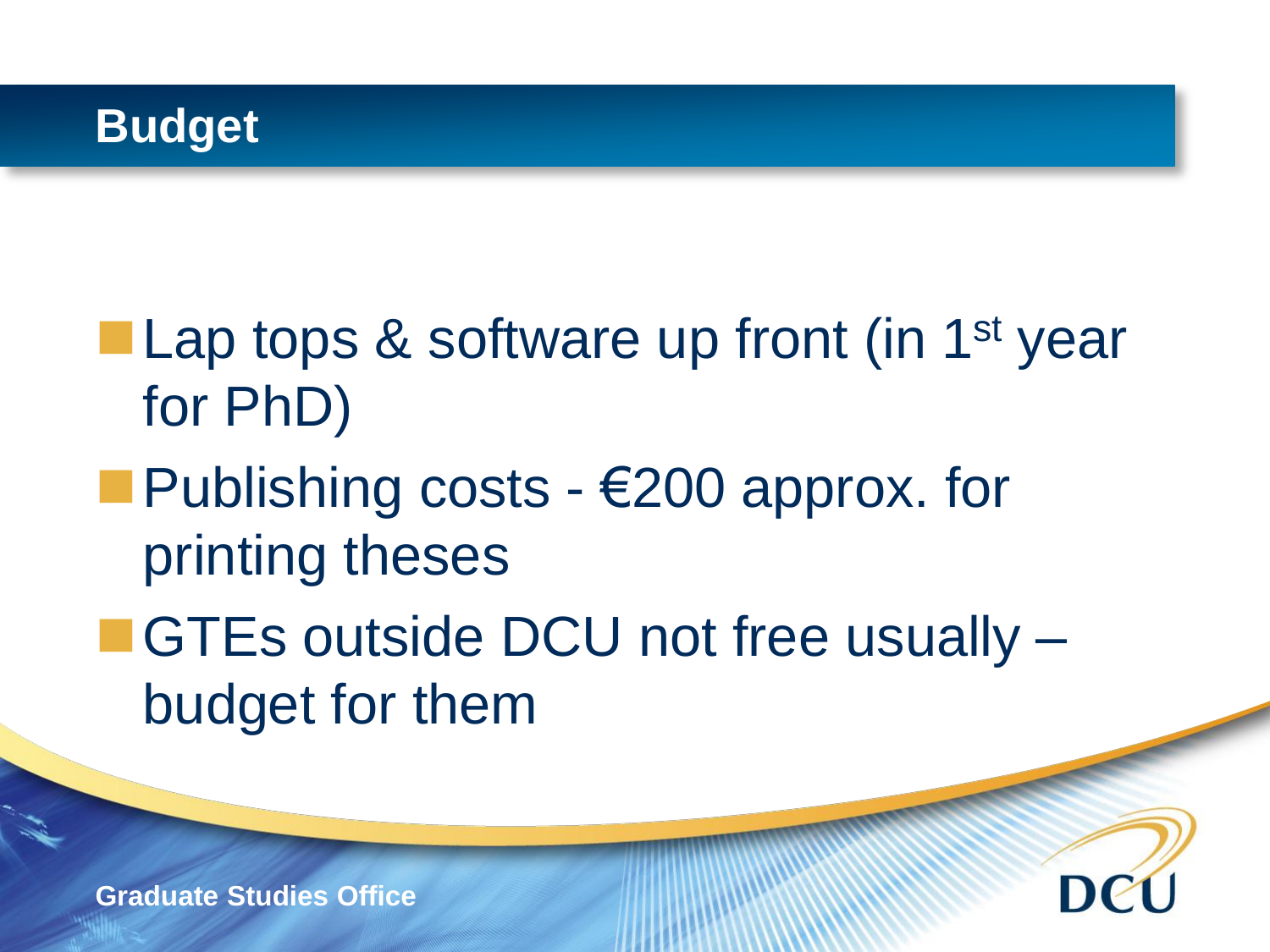### **€2,250 AT LEAST likely to be needed**

#### **Bench Fee\* (EU & Non EU)**

|                                                            | Full time | Part time |
|------------------------------------------------------------|-----------|-----------|
| <b>DCU Business School</b>                                 | 3,000     | 2,000     |
| <b>Computer Applications</b>                               | 3,000     | 2,000     |
| <b>Electronic Engineering</b>                              | 5,000     | 3,300     |
| Mechanical & Manuf. Engineering                            | 6,000     | 4,000     |
| <b>Faculty of Humanities and Social</b><br><b>Sciences</b> | 3,000     | 2,000     |
| <b>Physical Sciences</b>                                   | 5,000     | 3,300     |
| <b>Chemical Sciences</b>                                   | 5,000     | 3,300     |
| <b>Biological Science</b>                                  | 10,000    | 6,600     |
| Non-lab sciences                                           | 3,000     | 2,000     |

\* where applicable